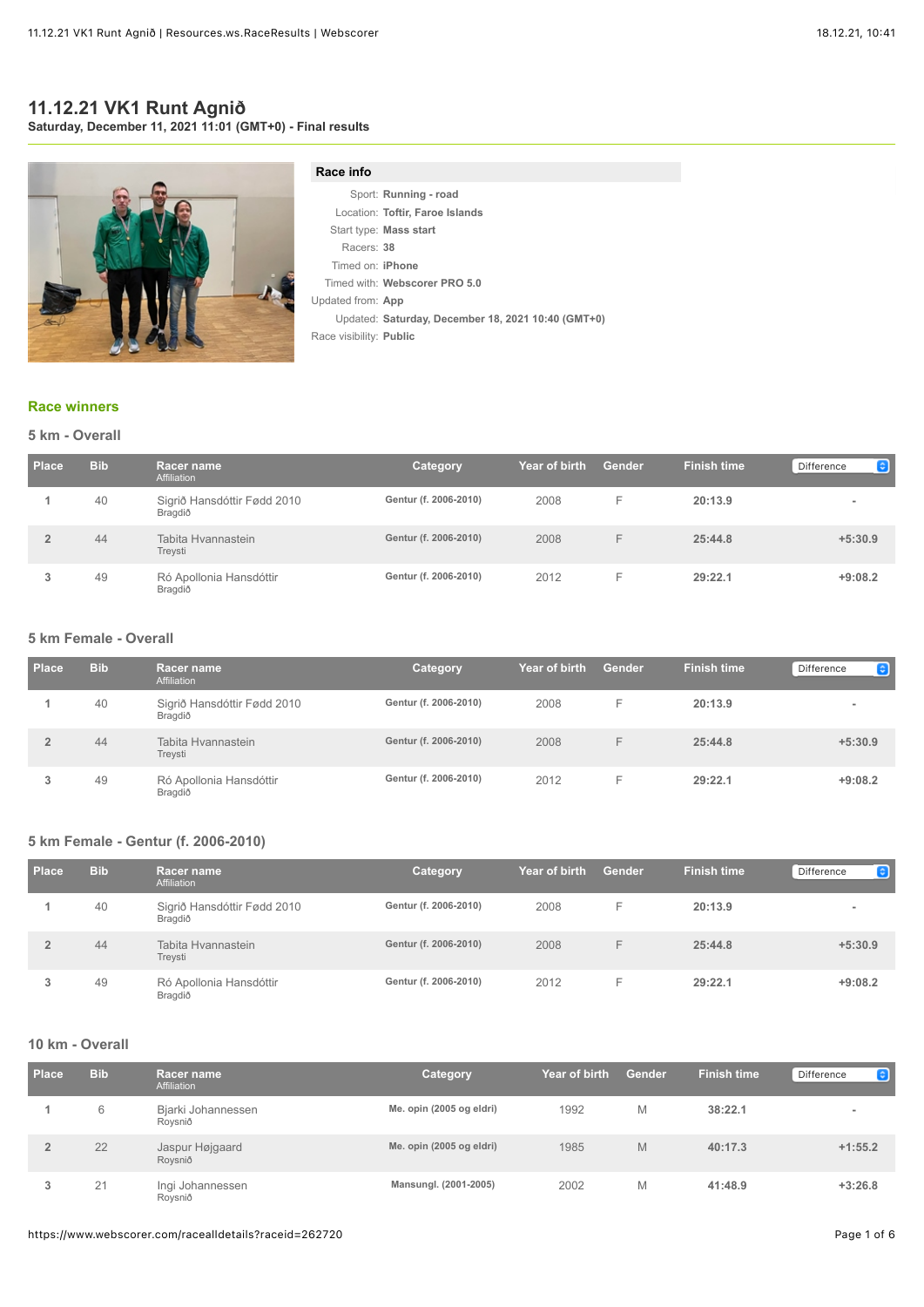| 4              | 16             | Henry Olsen<br>Bragdið                   | Me. supervet. (1957-1966)        | 1964 | M           | 42:19.3 | $+3:57.2$  |
|----------------|----------------|------------------------------------------|----------------------------------|------|-------------|---------|------------|
| 5              | 11             | Hallur Holm<br>Bragdið                   | Me. vet. (1967-1976)             | 1967 | M           | 43:04.5 | $+4:42.4$  |
| 6              | 38             | Rógvi Johansen<br>Bragdið                | Me. opin (2005 og eldri)         | 1997 | M           | 43:13.9 | $+4:51.8$  |
| $\overline{7}$ | 25             | Jonhard Larsen<br>Treysti                | Me. supervet. (1957-1966)        | 1966 | M           | 43:20.1 | $+4:58.0$  |
| 8              | 14             | Heini Gregersen<br>Treysti               | Me. supervet. (1957-1966)        | 1964 | M           | 43:34.1 | $+5:12.0$  |
| 9              | $\mathbf{1}$   | Andrass Joensen<br>Bragdið               | Me. supervet. (1957-1966)        | 1963 | M           | 44:24.4 | $+6:02.3$  |
| 10             | 20             | Hjalmar Sjóvará<br>Bragdið               | Me. supervet. (1957-1966)        | 1966 | M           | 44:38.8 | $+6:16.7$  |
| 11             | 50             | Rebekka Fuglø Poulsen<br>Treysti         | Kv. opin (2005 og eldri)         | 1993 | F           | 44:40.6 | $+6:18.5$  |
| 12             | 28             | Maria Biskopstø<br>Treysti               | Kvinnuungl. (2001-2005)          | 2002 | F           | 45:34.6 | $+7:12.5$  |
| 13             | 30             | Marita Andrasardóttir<br>Bragdið         | Kv. vet. (1967-1976)             | 1976 | F           | 45:40.6 | $+7:18.5$  |
| 14             | 32             | Markus Hvannastein<br>Treysti            | Me. opin (2005 og eldri)         | 1984 | M           | 45:46.1 | $+7:24.0$  |
| 15             | 18             | Herluf Hansen<br>Bragdið                 | Me. vet. (1967-1976)             | 1973 | M           | 46:25.1 | $+8:03.0$  |
| 16             | 53             | Arnfinnur Johannesen<br>Roysnið          | Me. supervet. (1957-1966)        | 1965 | M           | 46:39.6 | $+8:17.5$  |
| 17             | 48             | Vibeka Eihilt Sivertsen<br>Treysti       | Kvinnuungl. (2001-2005)          | 2005 | F           | 46:50.1 | $+8:28.0$  |
| 18             | 23             | Jens R. Weihe<br>Frælsi                  | Me. ultravet. (f.1956 ella fyrr) | 1947 | M           | 47:18.6 | $+8:56.5$  |
| 19             | 3              | Ann Thomsen<br>Bragdið                   | Kv. supervet. (1957-1966)        | 1966 | F           | 48:40.2 | $+10:18.1$ |
| 20             | $\overline{7}$ | Borgar Juliusson Biskopstø<br>Treysti    | Me. supervet. (1957-1966)        | 1962 | M           | 49:05.8 | $+10:43.7$ |
| 21             | 17             | Hergerð Heldarskarð<br>Bragdið           | Kv. vet. (1967-1976)             | 1968 | F           | 49:14.9 | $+10:52.8$ |
| 22             | 5              | Astrid Joensen<br>Roysnið                | Kv. vet. (1967-1976)             | 1967 | F           | 50:59.7 | $+12:37.6$ |
| 23             | 15             | Henning Olsen<br>Roysnið                 | Me. supervet. (1957-1966)        | 1957 | M           | 51:54.4 | $+13:32.3$ |
| 24             | 42             | Súni Kristiansen<br>Roysnið              | Me. ultravet. (f.1956 ella fyrr) | 1956 | $\mathbb M$ | 52:54.1 | $+14:32.0$ |
| 25             | 52             | David Reinert Hansen<br>Roysnið          | Me. supervet. (1957-1966)        | 1960 | $\mathbb M$ | 53:20.2 | $+14:58.1$ |
| 26             | 13             | Heidi Óluvá Jógvansdóttir<br>Bragdið     | Kv. vet. (1967-1976)             | 1972 | F           | 53:32.3 | $+15:10.2$ |
| 27             | 10             | Gunnar Simonsen<br>Treysti               | Me. ultravet. (f.1956 ella fyrr) | 1952 | M           | 54:40.1 | $+16:18.0$ |
| 28             | 51             | Steffan Klein Poulsen<br>Treysti         | Me. opin (2005 og eldri)         | 1996 | M           | 55:30.1 | $+17:08.0$ |
| 29             | 33             | Óluva Hvannastein<br>Treysti             | Kv. opin (2005 og eldri)         | 1987 | F           | 55:50.2 | $+17:28.1$ |
| 30             | $\overline{4}$ | Arnbjørn Kristiansen<br>Onki felag       | Me. supervet. (1957-1966)        | 1958 | M           | 55:57.7 | $+17:35.6$ |
| 31             | $\overline{2}$ | André Frederiksberg Danielsen<br>Roysnið | Me. vet. (1967-1976)             | 1973 | $\mathbb M$ | 56:27.6 | $+18:05.5$ |
| 32             | 26             | Karin Kirke Petersen<br>Treysti          | Kv. supervet. (1957-1966)        | 1964 | F           | 57:02.1 | $+18:40.0$ |
| 33             | 8              | Elisabeth Larsen<br>Bragdið              | Kv. vet. (1967-1976)             | 1968 | F           | 58:38.0 | $+20:15.9$ |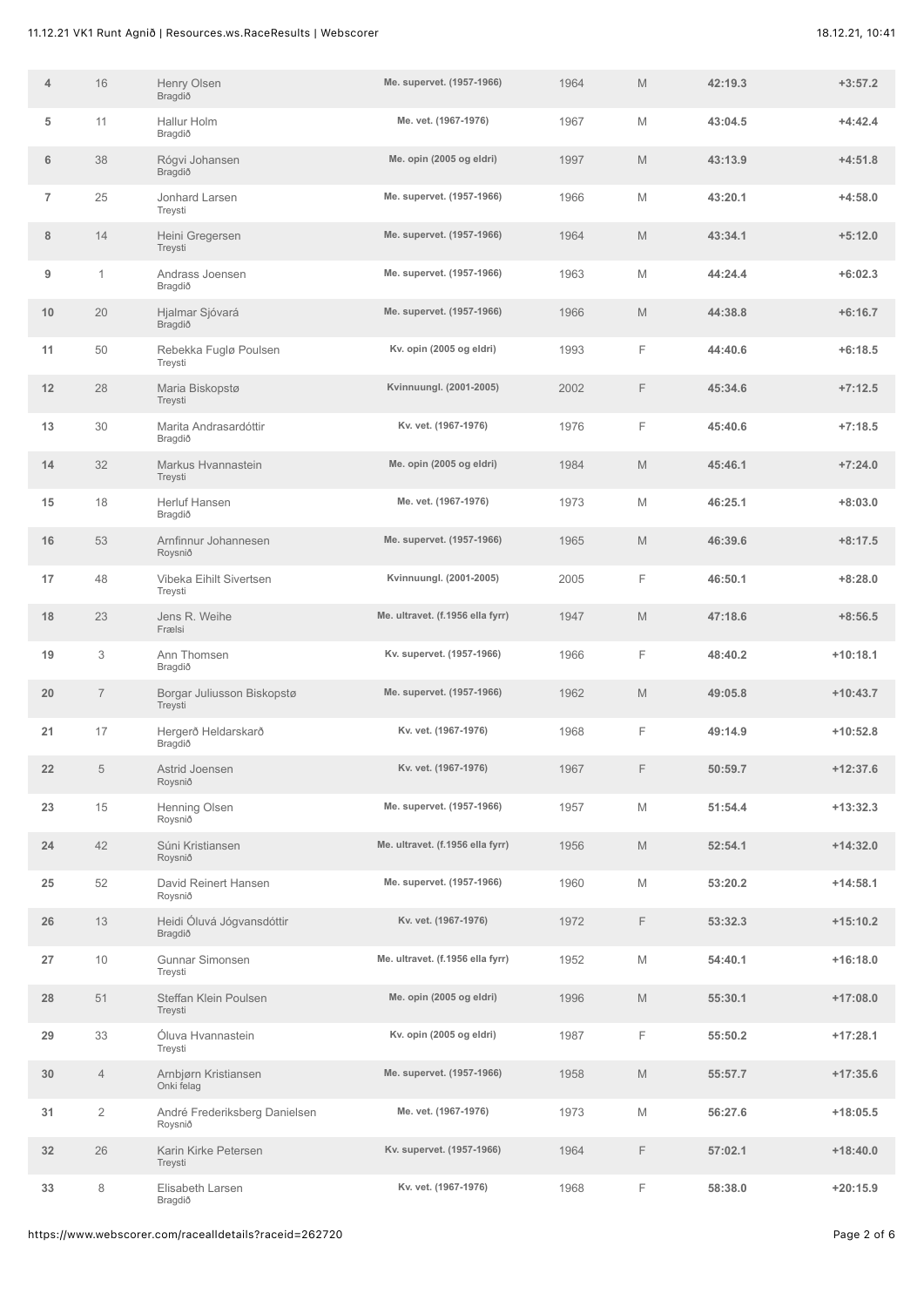| 34 | 24 | Jóhanna Vang<br>Bragdið | Kv. supervet. (1957-1966) | 1964 | 1:00:43.0 | $+22:20.9$ |
|----|----|-------------------------|---------------------------|------|-----------|------------|
| 35 | 47 | Una Højsted<br>Bragdið  | Kv. supervet. (1957-1966) | 1961 | 1:01:17.2 | $+22:55.1$ |

### **10 km Female - Overall**

| <b>Place</b>   | <b>Bib</b> | Racer name<br>Affiliation            | Category                  | Year of birth | <b>Gender</b> | <b>Finish time</b> | $\bullet$<br>Difference |
|----------------|------------|--------------------------------------|---------------------------|---------------|---------------|--------------------|-------------------------|
| $\mathbf{1}$   | 50         | Rebekka Fuglø Poulsen<br>Treysti     | Kv. opin (2005 og eldri)  | 1993          | F             | 44:40.6            |                         |
| $\overline{2}$ | 28         | Maria Biskopstø<br>Treysti           | Kvinnuungl. (2001-2005)   | 2002          | F             | 45:34.6            | $+0:54.0$               |
| 3              | 30         | Marita Andrasardóttir<br>Bragdið     | Kv. vet. (1967-1976)      | 1976          | F             | 45:40.6            | $+1:00.0$               |
| $\overline{4}$ | 48         | Vibeka Eihilt Sivertsen<br>Treysti   | Kvinnuungl. (2001-2005)   | 2005          | F             | 46:50.1            | $+2:09.5$               |
| 5              | 3          | Ann Thomsen<br>Bragdið               | Kv. supervet. (1957-1966) | 1966          | F             | 48:40.2            | $+3:59.6$               |
| 6              | 17         | Hergerð Heldarskarð<br>Bragdið       | Kv. vet. (1967-1976)      | 1968          | F             | 49:14.9            | $+4:34.3$               |
| $\overline{7}$ | 5          | Astrid Joensen<br>Roysnið            | Kv. vet. (1967-1976)      | 1967          | F             | 50:59.7            | $+6:19.1$               |
| 8              | 13         | Heidi Óluvá Jógvansdóttir<br>Bragdið | Kv. vet. (1967-1976)      | 1972          | F             | 53:32.3            | $+8:51.7$               |
| 9              | 33         | Óluva Hvannastein<br>Treysti         | Kv. opin (2005 og eldri)  | 1987          | F             | 55:50.2            | $+11:09.6$              |
| 10             | 26         | Karin Kirke Petersen<br>Treysti      | Kv. supervet. (1957-1966) | 1964          | F             | 57:02.1            | $+12:21.5$              |
| 11             | 8          | Elisabeth Larsen<br>Bragdið          | Kv. vet. (1967-1976)      | 1968          | F             | 58:38.0            | $+13:57.4$              |
| 12             | 24         | Jóhanna Vang<br>Bragdið              | Kv. supervet. (1957-1966) | 1964          | F             | 1:00:43.0          | $+16:02.4$              |
| 13             | 47         | Una Højsted<br>Bragdið               | Kv. supervet. (1957-1966) | 1961          | F             | 1:01:17.2          | $+16:36.6$              |

# **10 km Female - Kv. opin (2005 og eldri)**

| <b>Place</b> | <b>Bib</b> | Racer name<br>Affiliation        | Category                 | Year of birth | <b>Gender</b> | <b>Finish time</b> | $\bullet$<br>Difference |
|--------------|------------|----------------------------------|--------------------------|---------------|---------------|--------------------|-------------------------|
|              | 50         | Rebekka Fuglø Poulsen<br>Treysti | Kv. opin (2005 og eldri) | 1993          |               | 44:40.6            |                         |
|              | 33         | Oluva Hyannastein<br>Treysti     | Kv. opin (2005 og eldri) | 1987          |               | 55:50.2            | $+11:09.6$              |

### **10 km Female - Kv. supervet. (1957-1966)**

| Place          | <b>Bib</b> | Racer name<br>Affiliation       | Category                  | Year of birth | <b>Gender</b> | <b>Finish time</b> | Θ<br>Difference          |
|----------------|------------|---------------------------------|---------------------------|---------------|---------------|--------------------|--------------------------|
|                | 3          | Ann Thomsen<br>Bragdið          | Kv. supervet. (1957-1966) | 1966          | F             | 48:40.2            | $\overline{\phantom{a}}$ |
| $\overline{2}$ | 26         | Karin Kirke Petersen<br>Treysti | Kv. supervet. (1957-1966) | 1964          | F             | 57:02.1            | $+8:21.9$                |
| 3              | 24         | Jóhanna Vang<br>Bragdið         | Kv. supervet. (1957-1966) | 1964          | F             | 1:00:43.0          | $+12:02.8$               |
| 4              | 47         | Una Højsted<br>Bragdið          | Kv. supervet. (1957-1966) | 1961          | F             | 1:01:17.2          | $+12:37.0$               |

### **10 km Female - Kv. vet. (1967-1976)**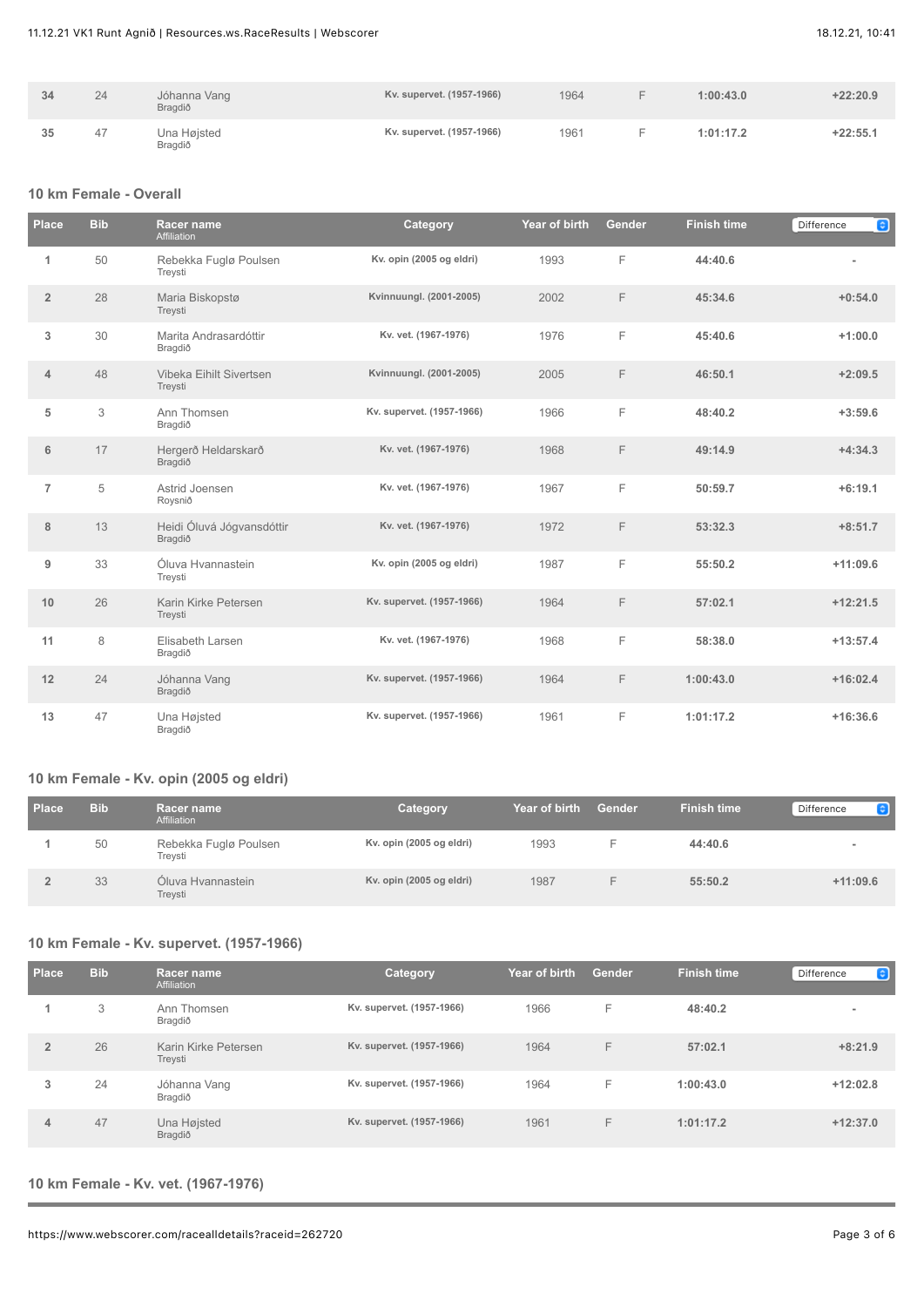### 11.12.21 VK1 Runt Agnið | Resources.ws.RaceResults | Webscorer 18.12.21, 10:41

| Place          | <b>Bib</b> | Racer name<br>Affiliation            | <b>Category</b>      | Year of birth | Gender | <b>Finish time</b> | $\bullet$<br>Difference  |
|----------------|------------|--------------------------------------|----------------------|---------------|--------|--------------------|--------------------------|
|                | 30         | Marita Andrasardóttir<br>Bragdið     | Kv. vet. (1967-1976) | 1976          | F      | 45:40.6            | $\overline{\phantom{a}}$ |
| $\overline{2}$ | 17         | Hergerð Heldarskarð<br>Bragdið       | Kv. vet. (1967-1976) | 1968          | F      | 49:14.9            | $+3:34.3$                |
| 3              | 5          | Astrid Joensen<br>Roysnið            | Kv. vet. (1967-1976) | 1967          | F      | 50:59.7            | $+5:19.1$                |
| 4              | 13         | Heidi Óluvá Jógvansdóttir<br>Bragdið | Kv. vet. (1967-1976) | 1972          | F      | 53:32.3            | $+7:51.7$                |
| 5              | 8          | Elisabeth Larsen<br>Bragdið          | Kv. vet. (1967-1976) | 1968          | F      | 58:38.0            | $+12:57.4$               |

### **10 km Female - Kvinnuungl. (2001-2005)**

| <b>Place</b> | <b>Bib</b> | <b>Racer name</b><br>Affiliation   | Category                | Year of birth | <b>Gender</b> | <b>Finish time</b> | $\bullet$<br>Difference  |
|--------------|------------|------------------------------------|-------------------------|---------------|---------------|--------------------|--------------------------|
|              | 28         | Maria Biskopstø<br>Treysti         | Kvinnuungl. (2001-2005) | 2002          |               | 45:34.6            | $\overline{\phantom{a}}$ |
|              | 48         | Vibeka Eihilt Sivertsen<br>Treysti | Kvinnuungl. (2001-2005) | 2005          |               | 46:50.1            | $+1:15.5$                |

## **10 km Male - Overall**

| <b>Place</b>   | <b>Bib</b>     | Racer name<br>Affiliation             | Category                         | Year of birth | Gender | <b>Finish time</b> | $\bullet$<br>Difference |
|----------------|----------------|---------------------------------------|----------------------------------|---------------|--------|--------------------|-------------------------|
| 1              | 6              | Bjarki Johannessen<br>Roysnið         | Me. opin (2005 og eldri)         | 1992          | M      | 38:22.1            |                         |
| $\overline{2}$ | 22             | Jaspur Højgaard<br>Roysnið            | Me. opin (2005 og eldri)         | 1985          | M      | 40:17.3            | $+1:55.2$               |
| 3              | 21             | Ingi Johannessen<br>Roysnið           | Mansungl. (2001-2005)            | 2002          | M      | 41:48.9            | $+3:26.8$               |
| 4              | 16             | Henry Olsen<br>Bragdið                | Me. supervet. (1957-1966)        | 1964          | M      | 42:19.3            | $+3:57.2$               |
| 5              | 11             | Hallur Holm<br>Bragdið                | Me. vet. (1967-1976)             | 1967          | M      | 43:04.5            | $+4:42.4$               |
| 6              | 38             | Rógvi Johansen<br>Bragdið             | Me. opin (2005 og eldri)         | 1997          | M      | 43:13.9            | $+4:51.8$               |
| $\overline{7}$ | 25             | Jonhard Larsen<br>Treysti             | Me. supervet. (1957-1966)        | 1966          | M      | 43:20.1            | $+4:58.0$               |
| 8              | 14             | Heini Gregersen<br>Treysti            | Me. supervet. (1957-1966)        | 1964          | M      | 43:34.1            | $+5:12.0$               |
| 9              | $\mathbf{1}$   | Andrass Joensen<br>Bragdið            | Me. supervet. (1957-1966)        | 1963          | M      | 44:24.4            | $+6:02.3$               |
| 10             | 20             | Hjalmar Sjóvará<br>Bragdið            | Me. supervet. (1957-1966)        | 1966          | M      | 44:38.8            | $+6:16.7$               |
| 11             | 32             | Markus Hvannastein<br>Treysti         | Me. opin (2005 og eldri)         | 1984          | M      | 45:46.1            | $+7:24.0$               |
| 12             | 18             | Herluf Hansen<br>Bragdið              | Me. vet. (1967-1976)             | 1973          | M      | 46:25.1            | $+8:03.0$               |
| 13             | 53             | Arnfinnur Johannesen<br>Roysnið       | Me. supervet. (1957-1966)        | 1965          | M      | 46:39.6            | $+8:17.5$               |
| 14             | 23             | Jens R. Weihe<br>Frælsi               | Me. ultravet. (f.1956 ella fyrr) | 1947          | M      | 47:18.6            | $+8:56.5$               |
| 15             | $\overline{7}$ | Borgar Juliusson Biskopstø<br>Treysti | Me. supervet. (1957-1966)        | 1962          | M      | 49:05.8            | $+10:43.7$              |
| 16             | 15             | Henning Olsen<br>Roysnið              | Me. supervet. (1957-1966)        | 1957          | M      | 51:54.4            | $+13:32.3$              |
| 17             | 42             | Súni Kristiansen<br>Roysnið           | Me. ultravet. (f.1956 ella fyrr) | 1956          | M      | 52:54.1            | $+14:32.0$              |
|                |                |                                       | Me. supervet. (1957-1966)        |               |        |                    |                         |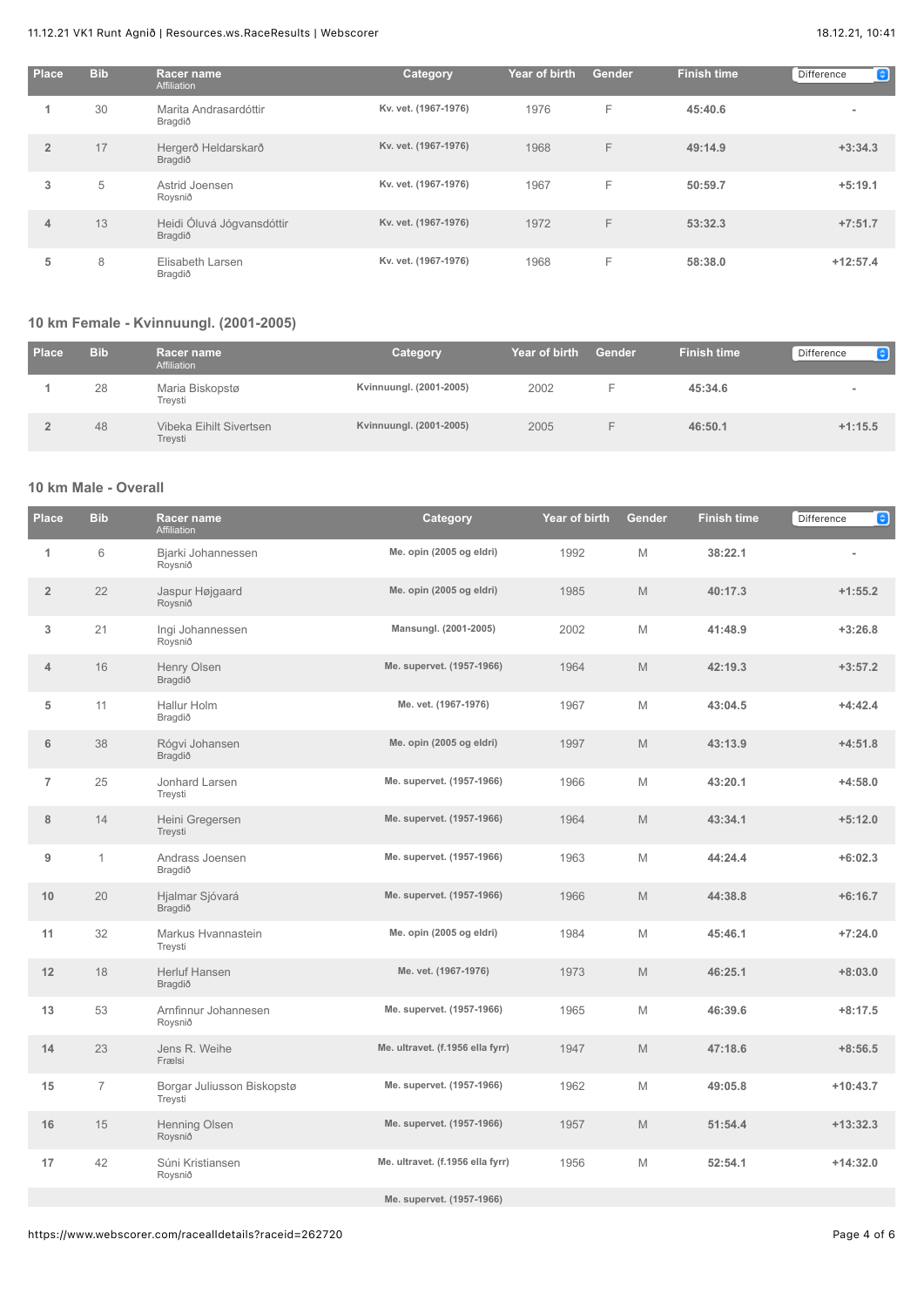### 11.12.21 VK1 Runt Agnið | Resources.ws.RaceResults | Webscorer 18.12.21, 10:41

| 18 | 52             | David Reinert Hansen<br>Roysnið          |                                  | 1960 | M | 53:20.2 | $+14:58.1$ |
|----|----------------|------------------------------------------|----------------------------------|------|---|---------|------------|
| 19 | 10             | Gunnar Simonsen<br>Treysti               | Me. ultravet. (f.1956 ella fyrr) | 1952 | M | 54:40.1 | $+16:18.0$ |
| 20 | 51             | Steffan Klein Poulsen<br>Treysti         | Me. opin (2005 og eldri)         | 1996 | M | 55:30.1 | $+17:08.0$ |
| 21 | $\overline{4}$ | Arnbjørn Kristiansen<br>Onki felag       | Me. supervet. (1957-1966)        | 1958 | M | 55:57.7 | $+17:35.6$ |
| 22 | $\overline{2}$ | André Frederiksberg Danielsen<br>Roysnið | Me. vet. (1967-1976)             | 1973 | M | 56:27.6 | $+18:05.5$ |

# **10 km Male - Mansungl. (2001-2005)**

| <b>Place</b> | <b>Bib</b> | Racer name<br>Affiliation   | Category              | Year of birth | Gender | <b>Finish time</b> | Difference<br>[e] |
|--------------|------------|-----------------------------|-----------------------|---------------|--------|--------------------|-------------------|
|              | 21         | Ingi Johannessen<br>Roysnið | Mansungl. (2001-2005) | 2002          |        | 41:48.9            |                   |

### **10 km Male - Me. opin (2005 og eldri)**

| Place          | <b>Bib</b> | Racer name<br>Affiliation        | <b>Category</b>          | Year of birth | Gender | <b>Finish time</b> | $\bullet$<br>Difference  |
|----------------|------------|----------------------------------|--------------------------|---------------|--------|--------------------|--------------------------|
|                | 6          | Bjarki Johannessen<br>Roysnið    | Me. opin (2005 og eldri) | 1992          | M      | 38:22.1            | $\overline{\phantom{a}}$ |
| $\overline{2}$ | 22         | Jaspur Højgaard<br>Roysnið       | Me. opin (2005 og eldri) | 1985          | M      | 40:17.3            | $+1:55.2$                |
| 3              | 38         | Rógvi Johansen<br>Bragdið        | Me. opin (2005 og eldri) | 1997          | M      | 43:13.9            | $+4:51.8$                |
| 4              | 32         | Markus Hvannastein<br>Treysti    | Me. opin (2005 og eldri) | 1984          | M      | 45:46.1            | $+7:24.0$                |
| 5              | 51         | Steffan Klein Poulsen<br>Treysti | Me. opin (2005 og eldri) | 1996          | M      | 55:30.1            | $+17:08.0$               |

#### **10 km Male - Me. supervet. (1957-1966)**

| <b>Place</b>   | <b>Bib</b>     | Racer name<br>Affiliation             | Category                  | Year of birth | Gender | <b>Finish time</b> | G<br>Difference |
|----------------|----------------|---------------------------------------|---------------------------|---------------|--------|--------------------|-----------------|
| 1              | 16             | Henry Olsen<br>Bragdið                | Me. supervet. (1957-1966) | 1964          | M      | 42:19.3            | $\blacksquare$  |
| $\overline{2}$ | 25             | Jonhard Larsen<br>Treysti             | Me. supervet. (1957-1966) | 1966          | M      | 43:20.1            | $+1:00.8$       |
| 3              | 14             | Heini Gregersen<br>Treysti            | Me. supervet. (1957-1966) | 1964          | M      | 43:34.1            | $+1:14.8$       |
| 4              | $\overline{1}$ | Andrass Joensen<br>Bragdið            | Me. supervet. (1957-1966) | 1963          | M      | 44:24.4            | $+2:05.1$       |
| 5              | 20             | Hjalmar Sjóvará<br>Bragdið            | Me. supervet. (1957-1966) | 1966          | M      | 44:38.8            | $+2:19.5$       |
| 6              | 53             | Arnfinnur Johannesen<br>Roysnið       | Me. supervet. (1957-1966) | 1965          | M      | 46:39.6            | $+4:20.3$       |
| $\overline{7}$ | $\overline{7}$ | Borgar Juliusson Biskopstø<br>Treysti | Me. supervet. (1957-1966) | 1962          | M      | 49:05.8            | $+6:46.5$       |
| 8              | 15             | Henning Olsen<br>Roysnið              | Me. supervet. (1957-1966) | 1957          | M      | 51:54.4            | $+9:35.1$       |
| 9              | 52             | David Reinert Hansen<br>Roysnið       | Me. supervet. (1957-1966) | 1960          | M      | 53:20.2            | $+11:00.9$      |
| 10             | $\overline{4}$ | Arnbjørn Kristiansen<br>Onki felag    | Me. supervet. (1957-1966) | 1958          | M      | 55:57.7            | $+13:38.4$      |

# **10 km Male - Me. ultravet. (f.1956 ella fyrr)**

| <b>Place</b> | <b>Bib</b> | Racer name | Category | Year of birth Gender | Finish time | Difference |  |
|--------------|------------|------------|----------|----------------------|-------------|------------|--|
|              |            |            |          |                      |             |            |  |